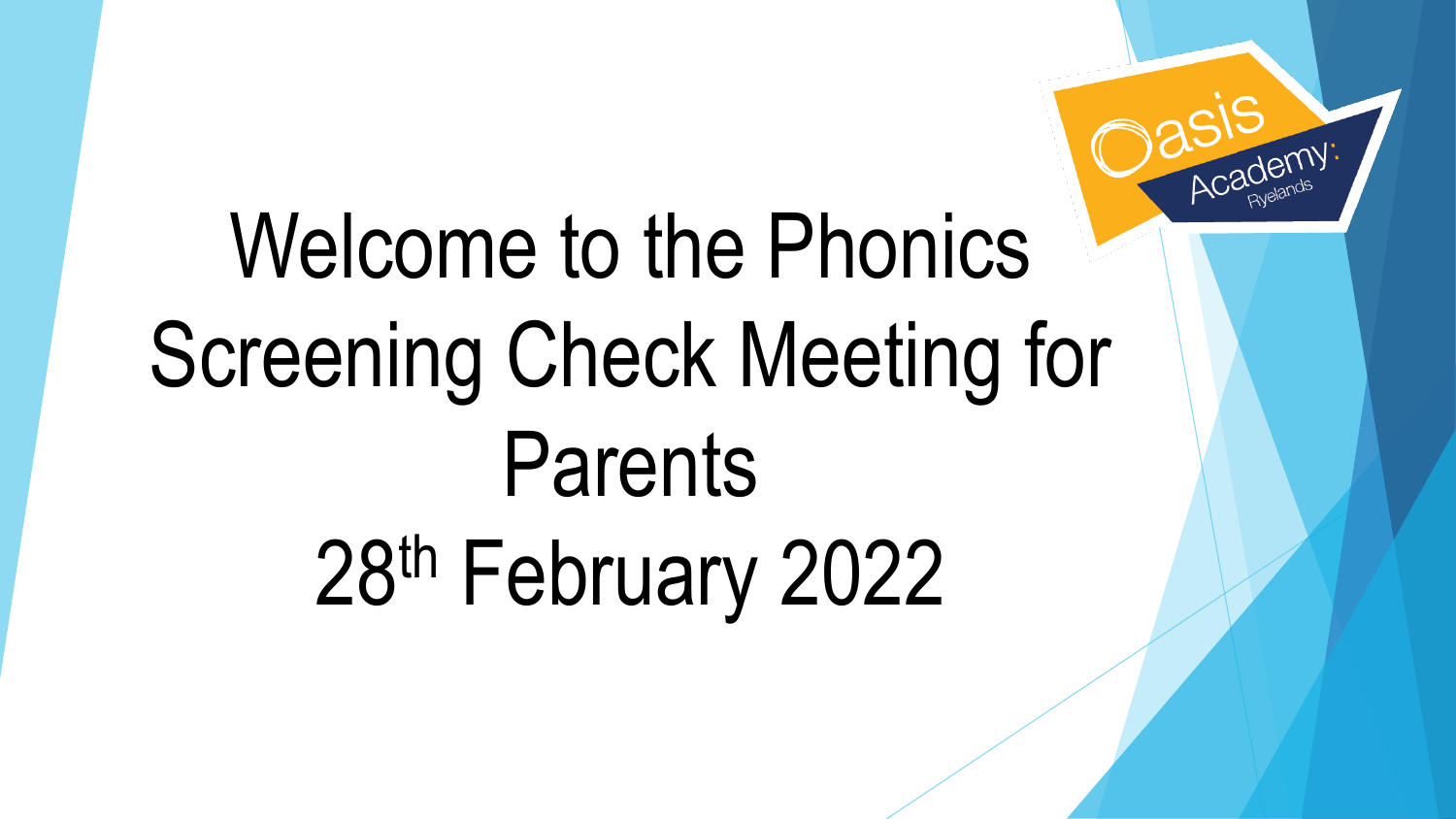**The Science..!**

#### **The Alphabetic Code**

- English is an alphabetic language
- There are 26 letters in the English language
- There are approximately 44 sounds (phonemes) in the English language
- Combined they make in excess of 140 letter combinations (graphemes)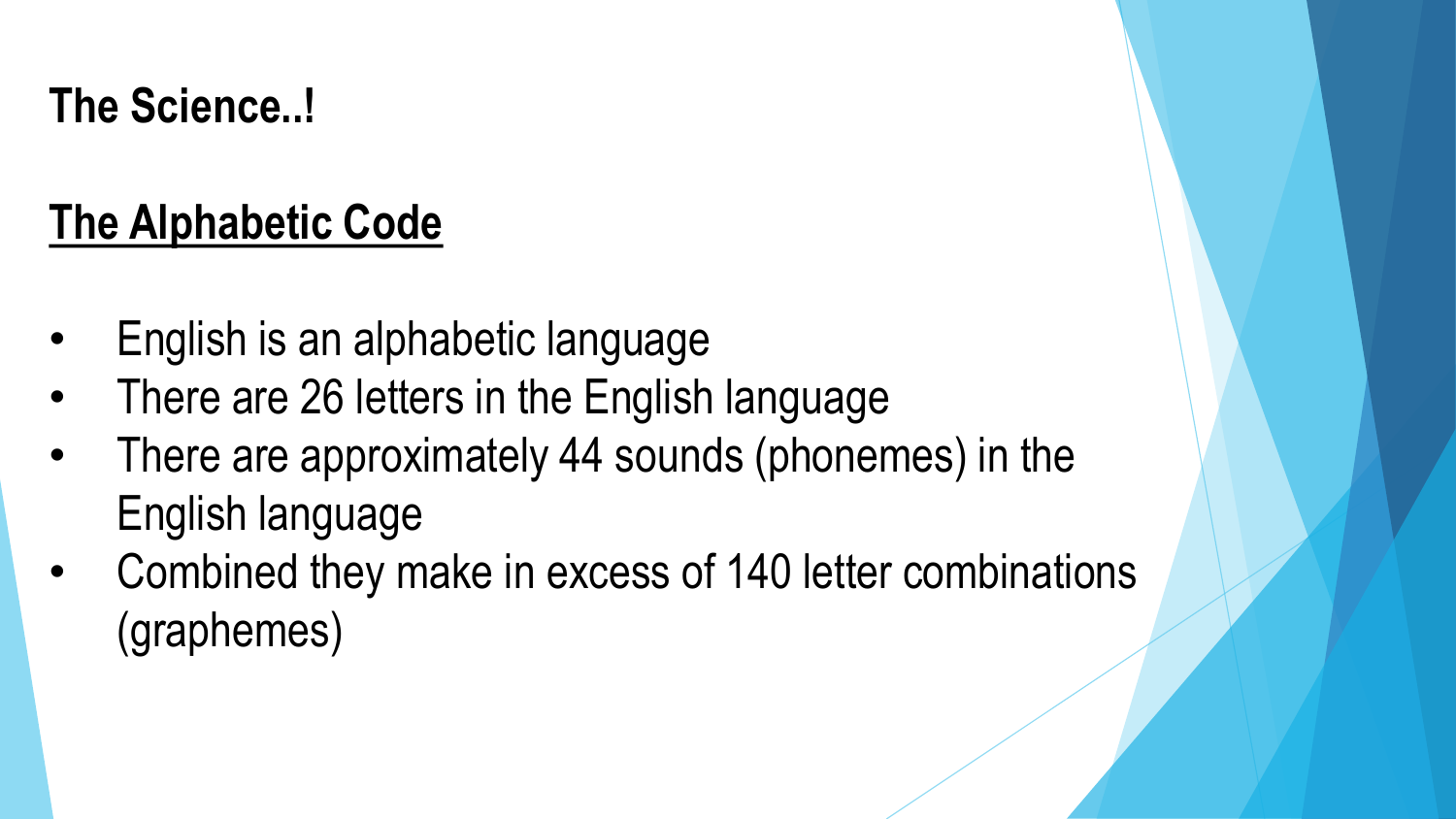#### **Terminology 1**

- **Phoneme** the smallest unit of sound in a word.
- **Grapheme** a letter or group of letters that represent a phoneme.
- **Segmenting** hearing and saying the individual phonemes within words. In order to spell, children need to segment a word into its component phonemes and choose a grapheme to represent each phoneme.
- **Blending** merging the individual phonemes together to read a word all the way through. Children should sound out each phoneme, not letter when reading unfamiliar words.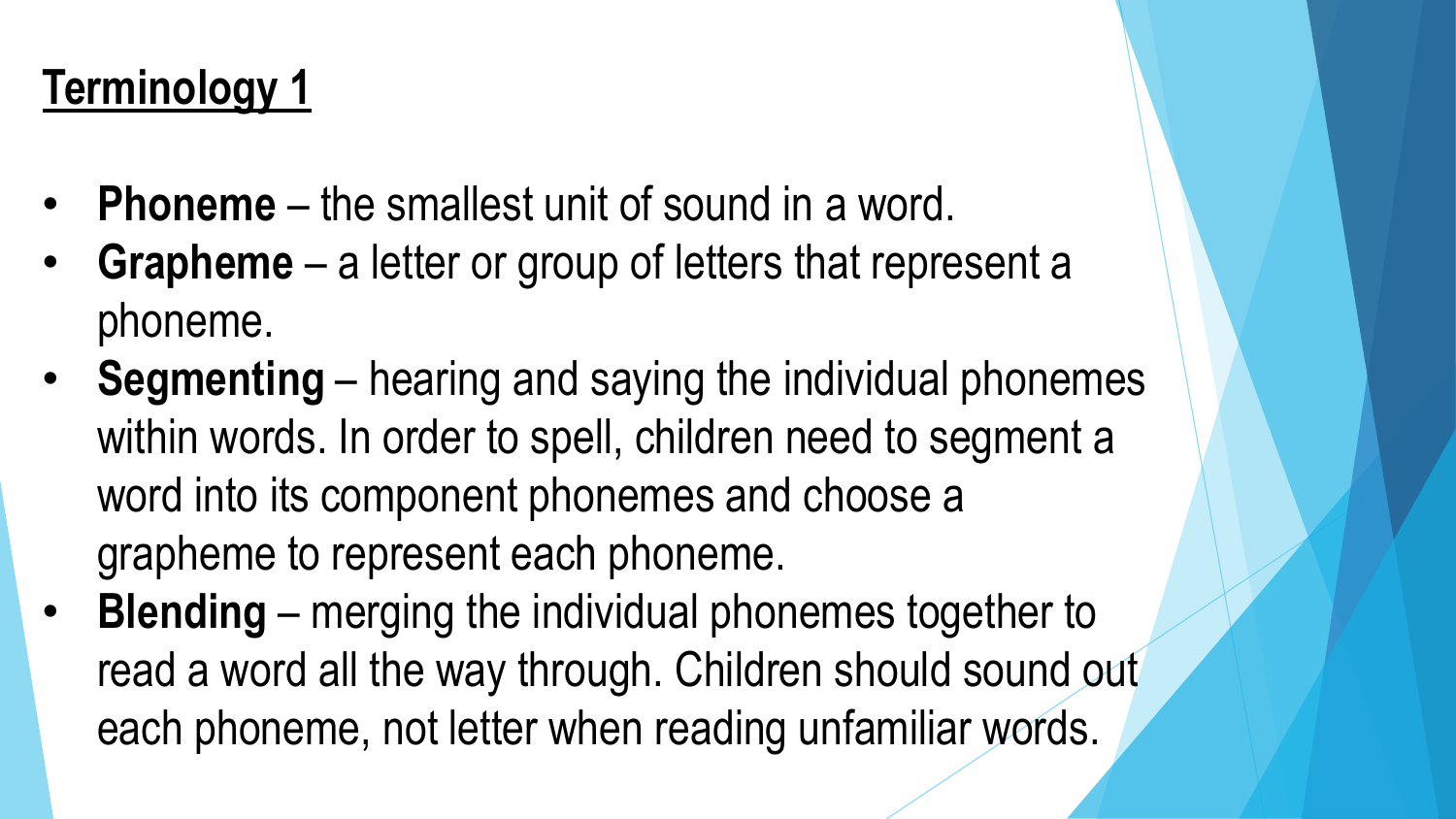#### **Terminology 2**

- Digraphs two letters representing one phoneme
- Consonant digraphs: Il ss ff zz ng
- Vowel digraphs: ai ee ew oa ar
- Split Vowel digraphs: a-e e-e i-e o-e u-e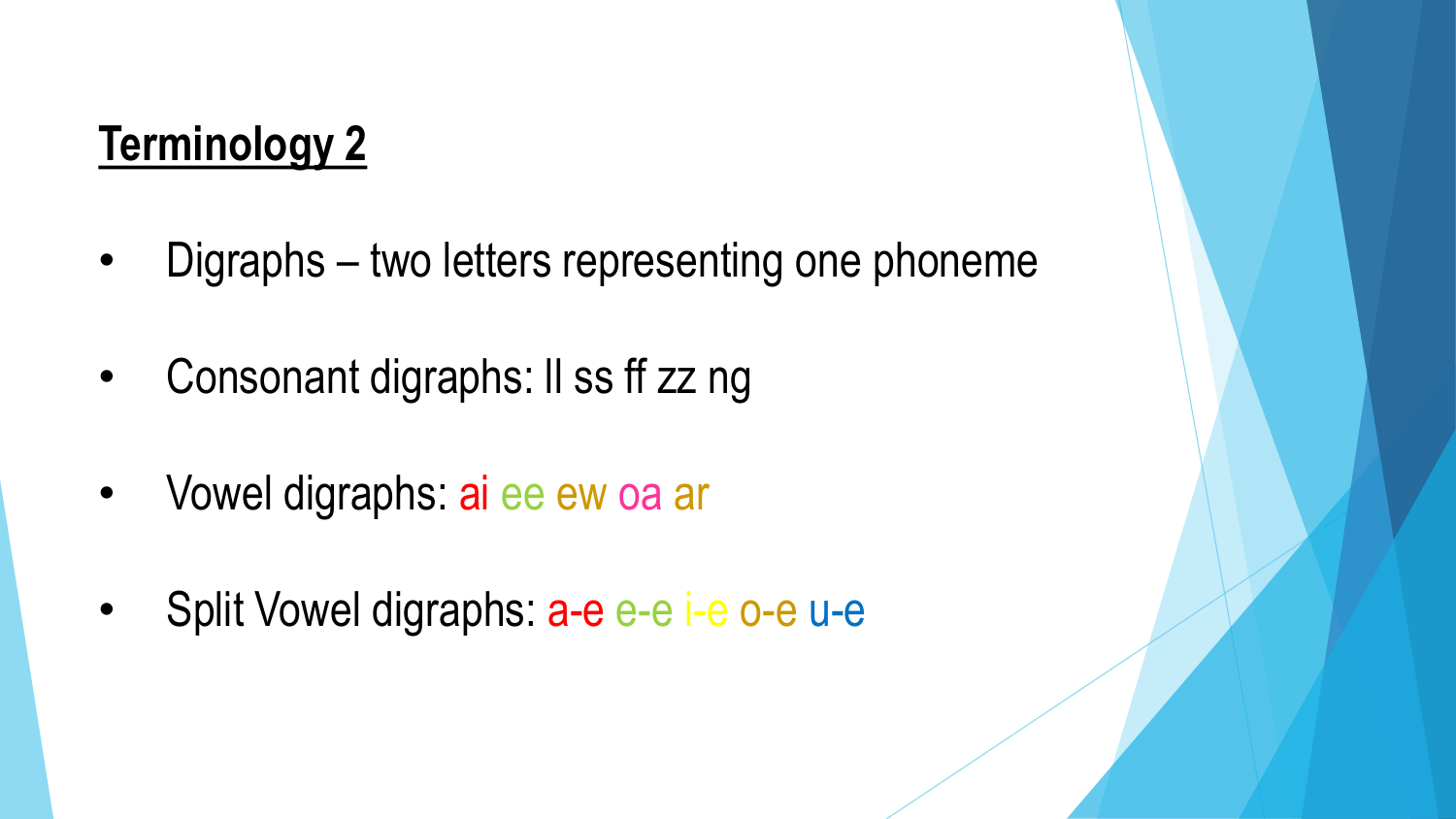#### **Terminology 3**

• Trigraphs: three letters making one phoneme: ear air ure tch dge igh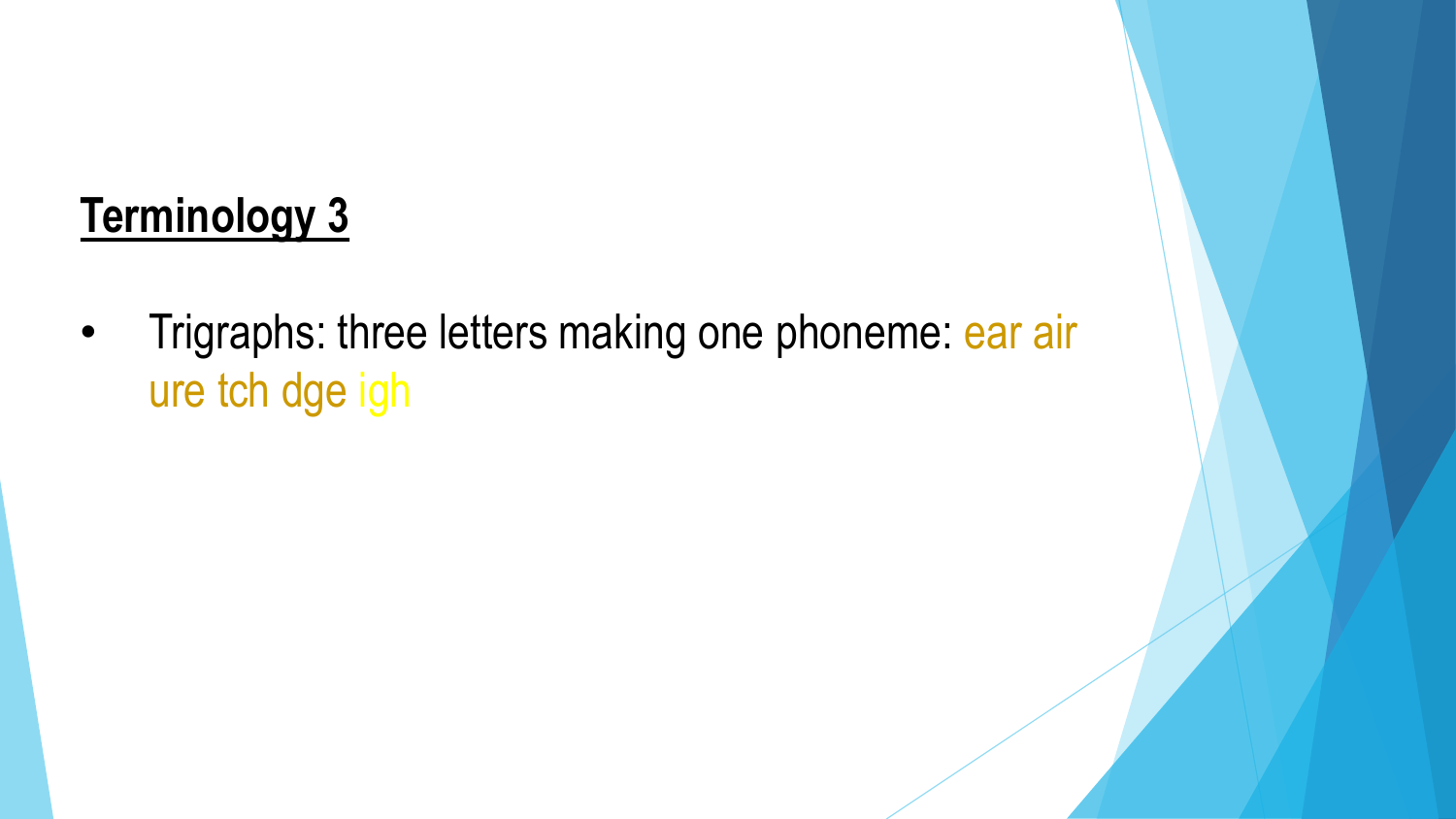

- **Phoneme** the smallest unit of sound in a word.
- **Grapheme** a letter or group of letters that represent a phoneme.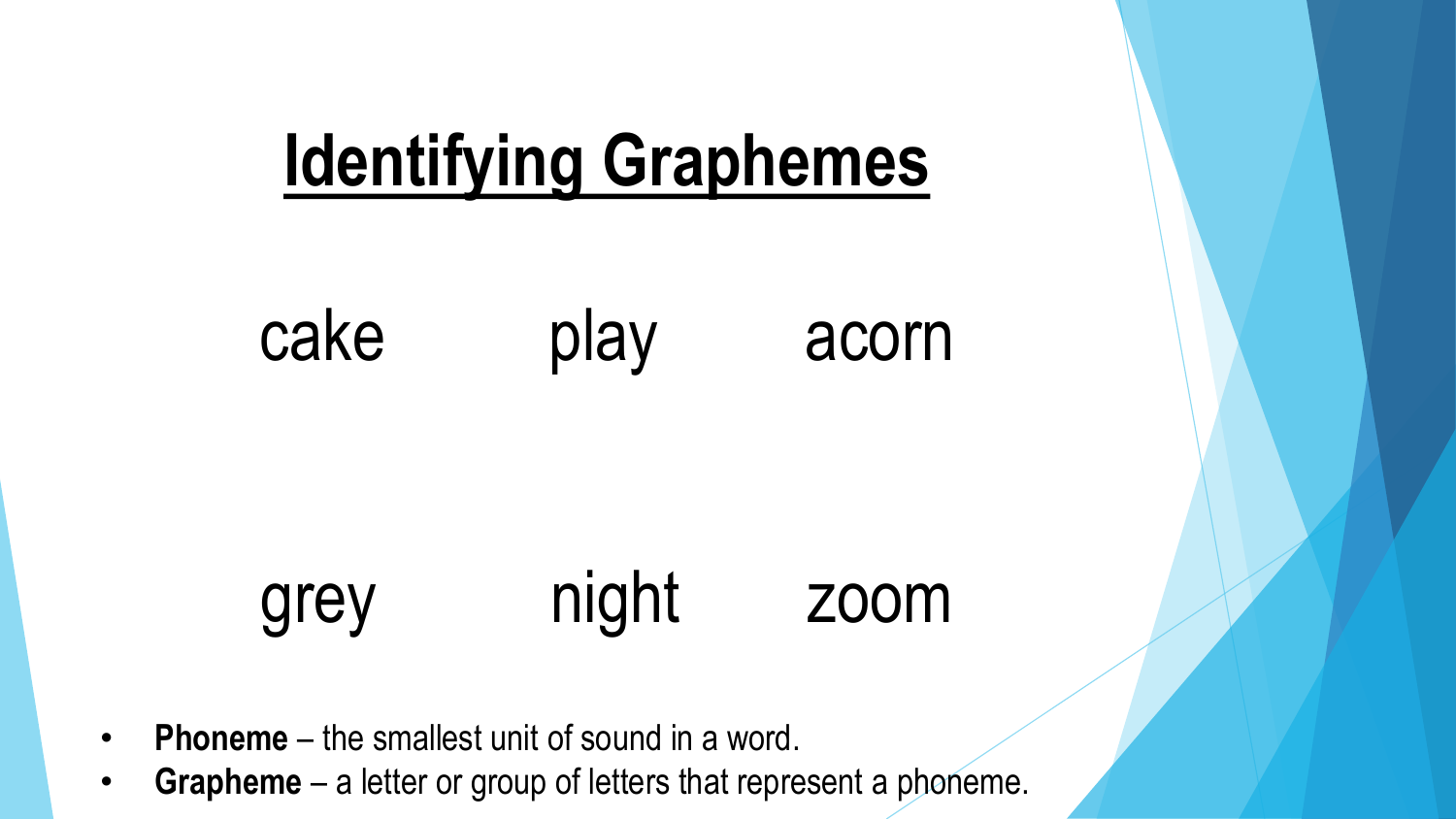

cake play acorn

grey

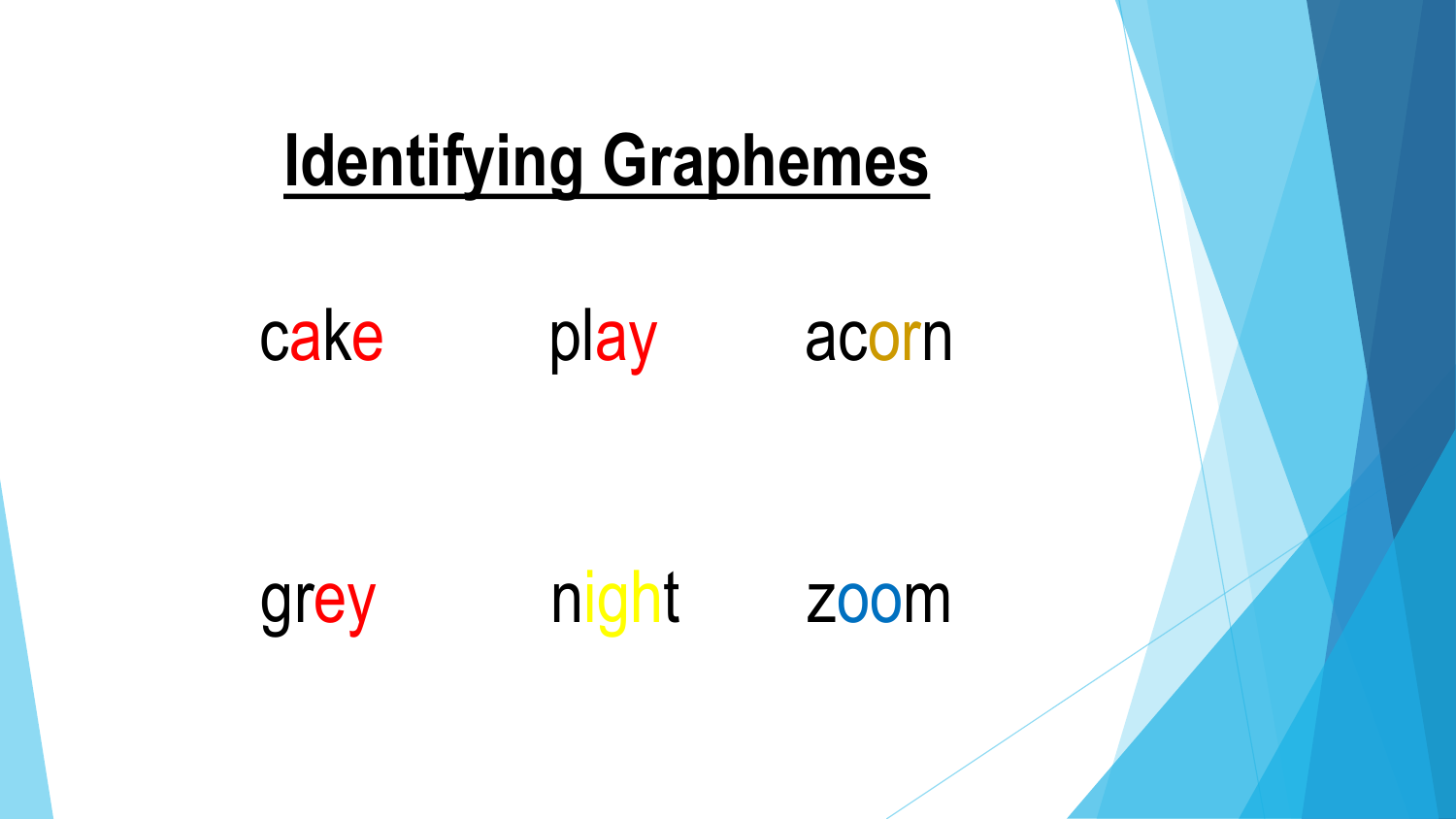#### **The Journey… Simple to complex… SIMPLE**…

**Concept 1**: sounds/phonemes are represented by

letters/graphemes

**Concept 2**: a phoneme can be represented by one or more letters

**COMPLEX**…

**Concept 3**: The same phoneme can be represented in more than one way.

**Concept 4**: The same grapheme may represent more than one phoneme.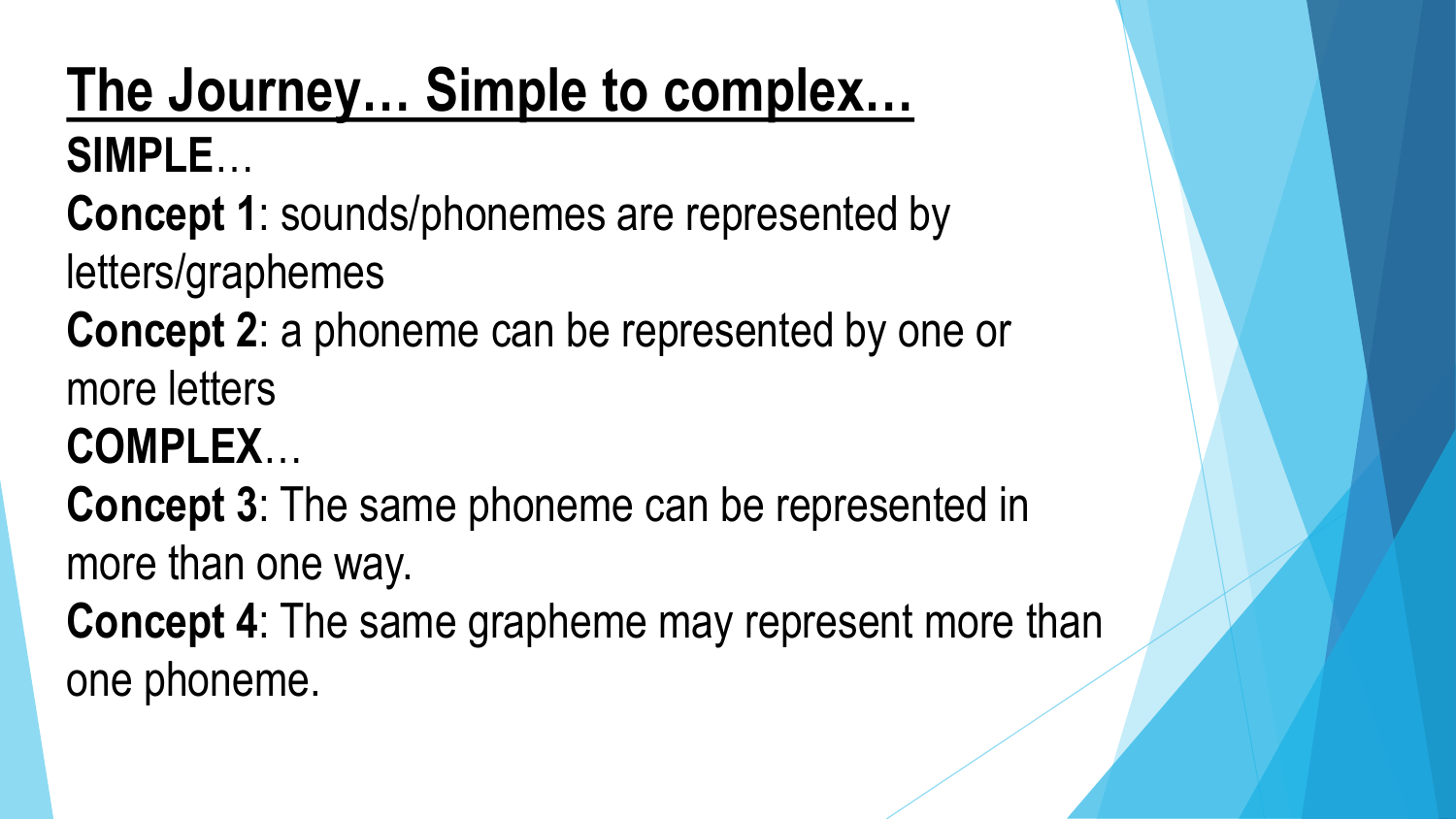#### **The National Phonics Screening Check was introduced in 2012.**

This academic year schools across England will administer the Year One Phonics Screening Check the week beginning **Monday 6th June 2022.** 

This check is statutory for all maintained schools.

All pupils in our current Year One classes at Oasis Academy Ryelands will take the Screening Check.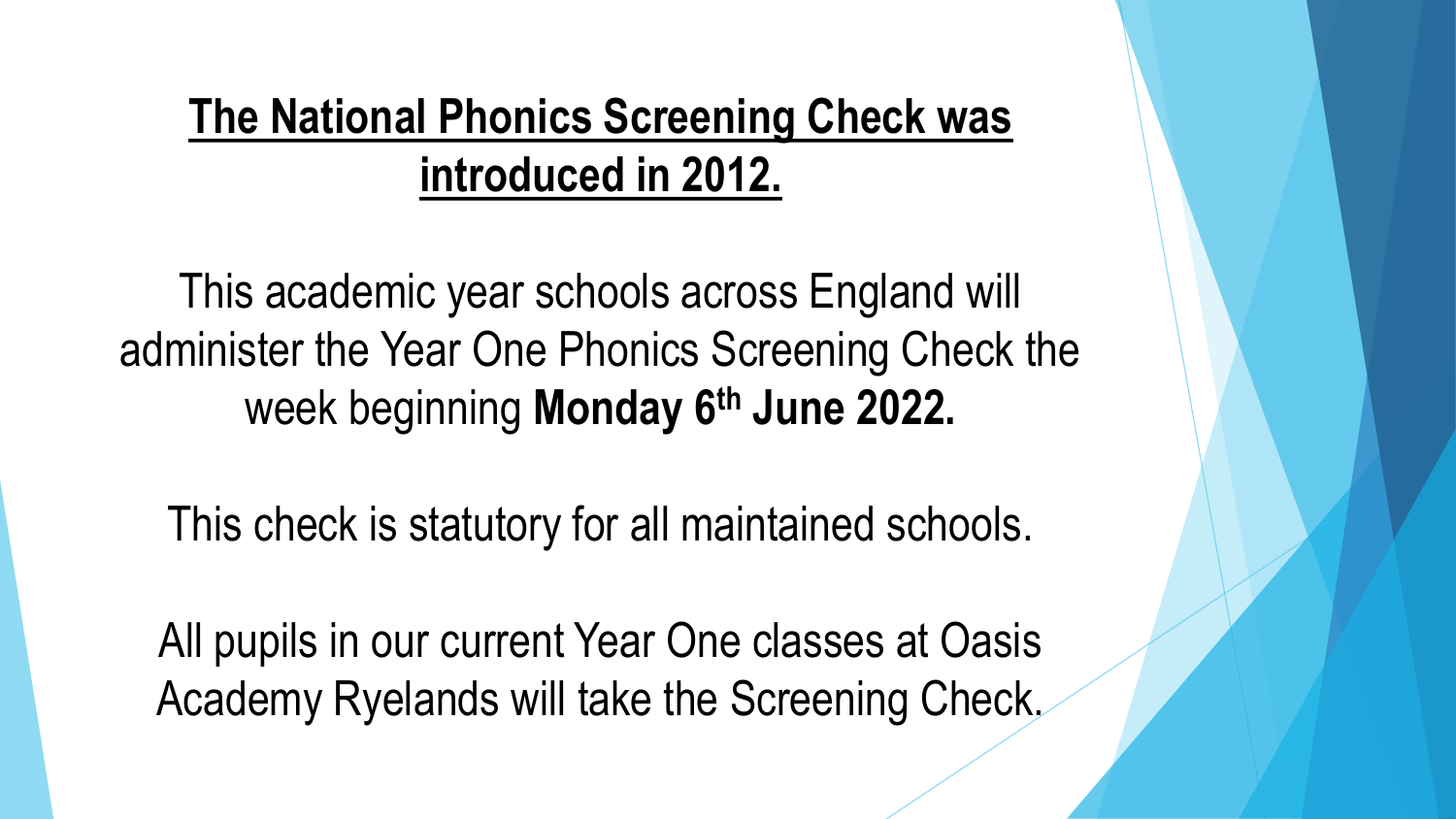The Phonics Screening Check is designed to show how well your child can use the phonics skills they have learnt up to the end of Year One, and to identify pupils who need extra phonics help.

The screening check assesses whether your child is able to read/decode at an appropriate standard.

The Department for Education defines the checks as "short, light-touch assessments" that take about four to nine minutes to complete.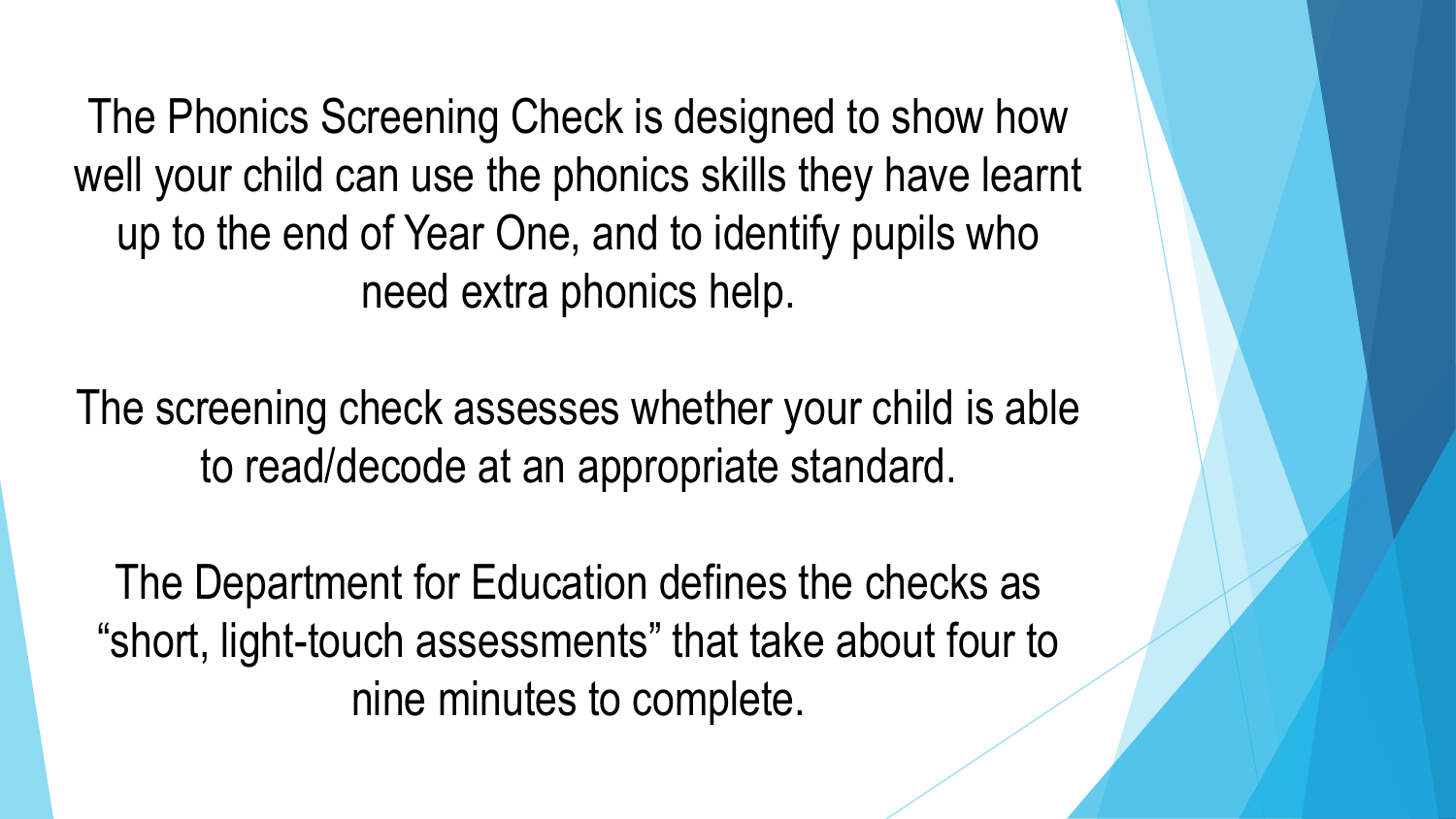#### **What does the Phonics Screening Check consist of?**

#### The check consists of 40 words that your child will be asked to read one-on-one with their class teacher.

There will be 20 'real' words and 20 'pseudo-words' (non-words which we call alien words).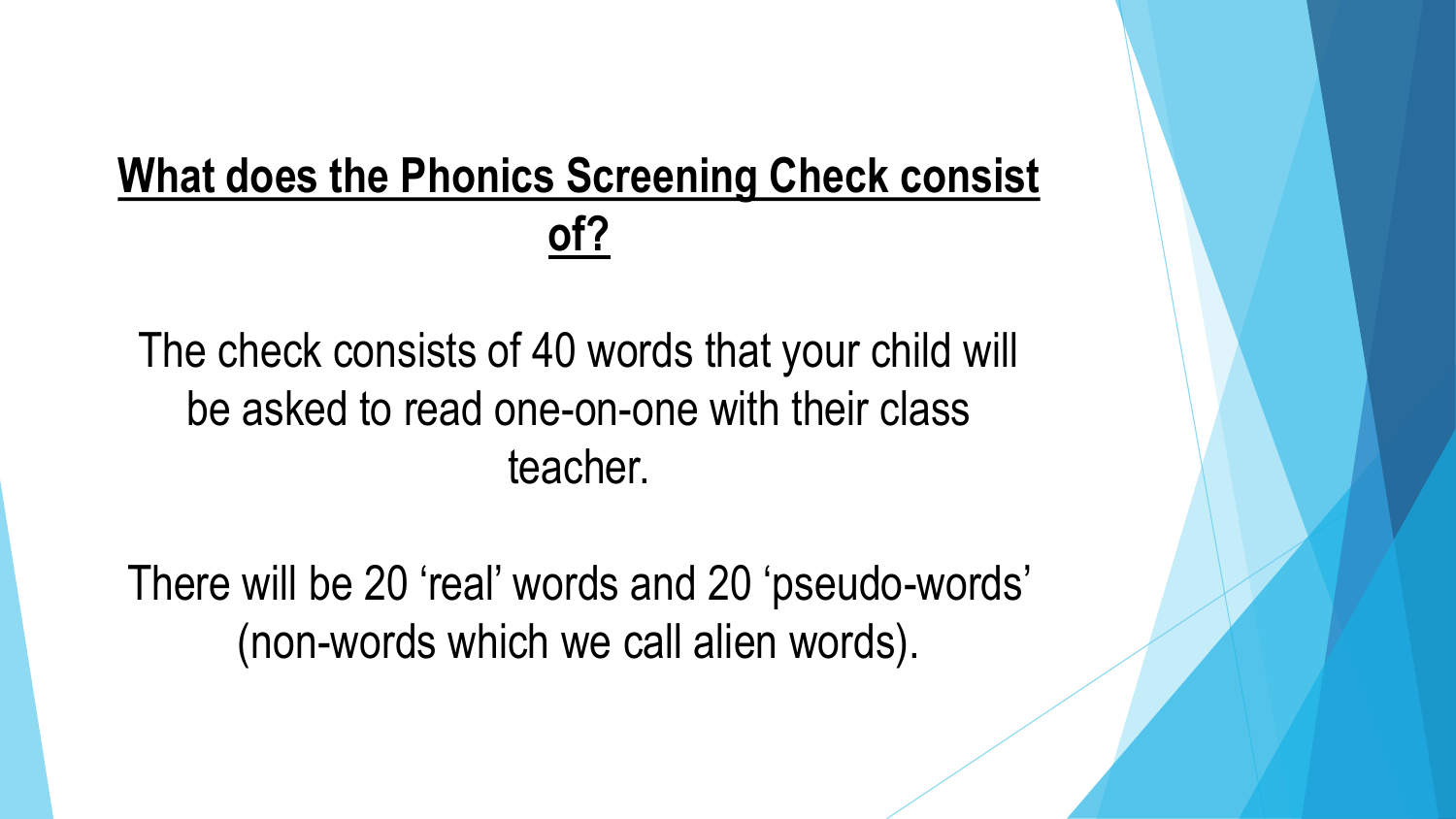Non-words (nonsense words, pseudo words) are a collection of letters that will follow phonics rules your child has been taught, but don't mean anything.

Each of the non-words is presented with a picture of a monster/alien.

Your child will need to apply their knowledge of phonemes to read these correctly, showing that they understand the phonics rules behind them.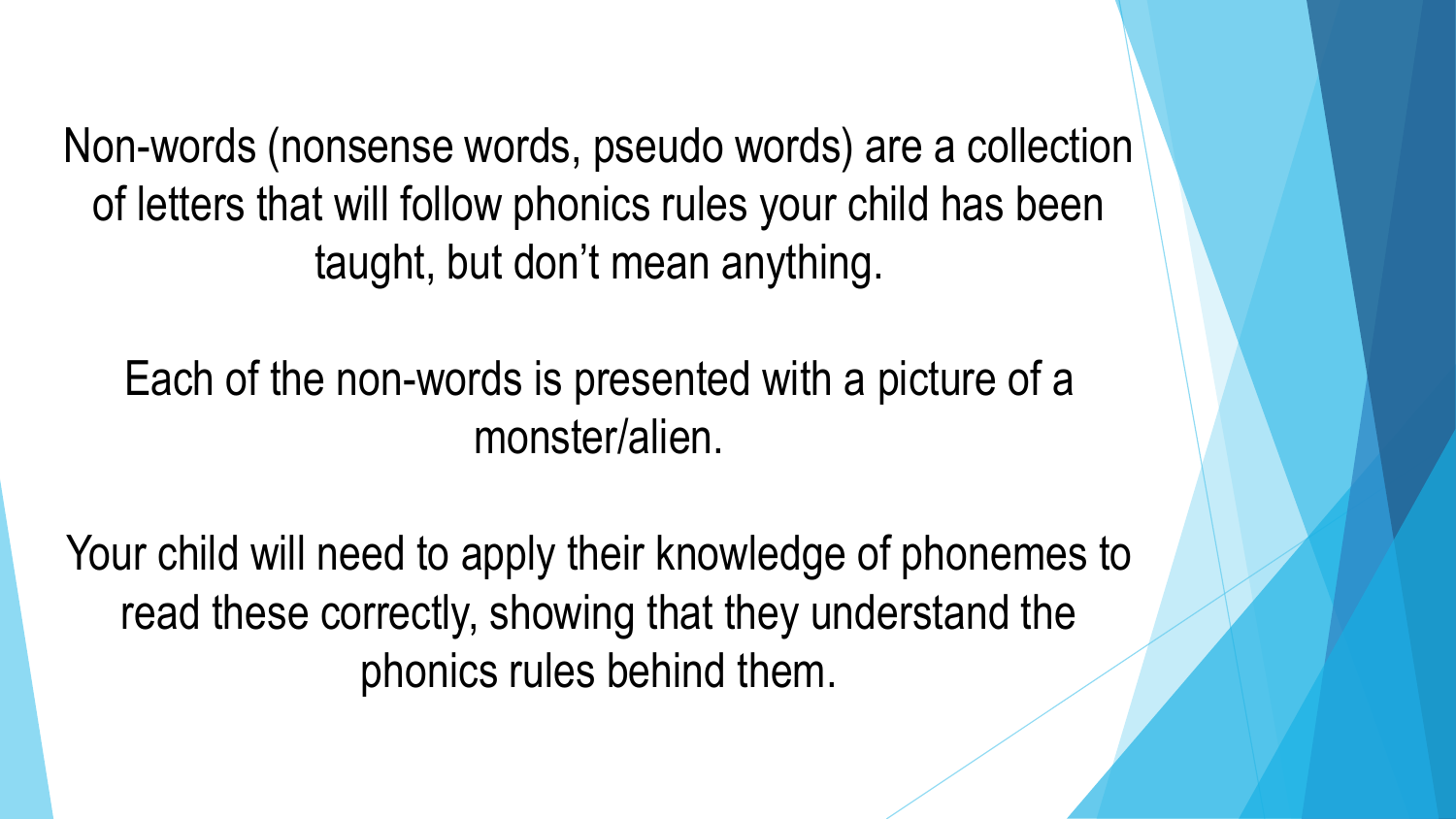## tox



# jound



fape

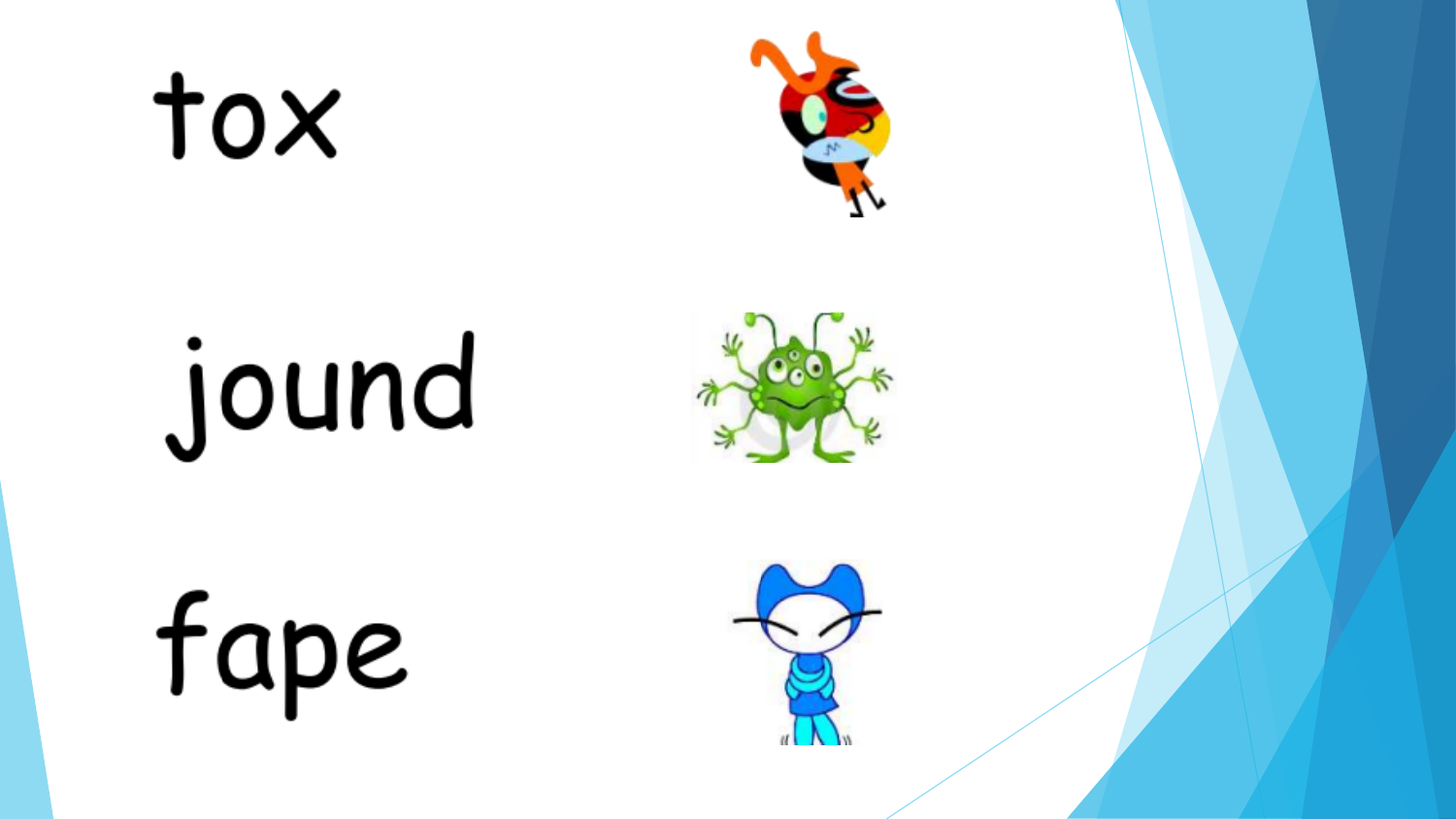## ulf







![](_page_13_Picture_4.jpeg)

![](_page_13_Picture_5.jpeg)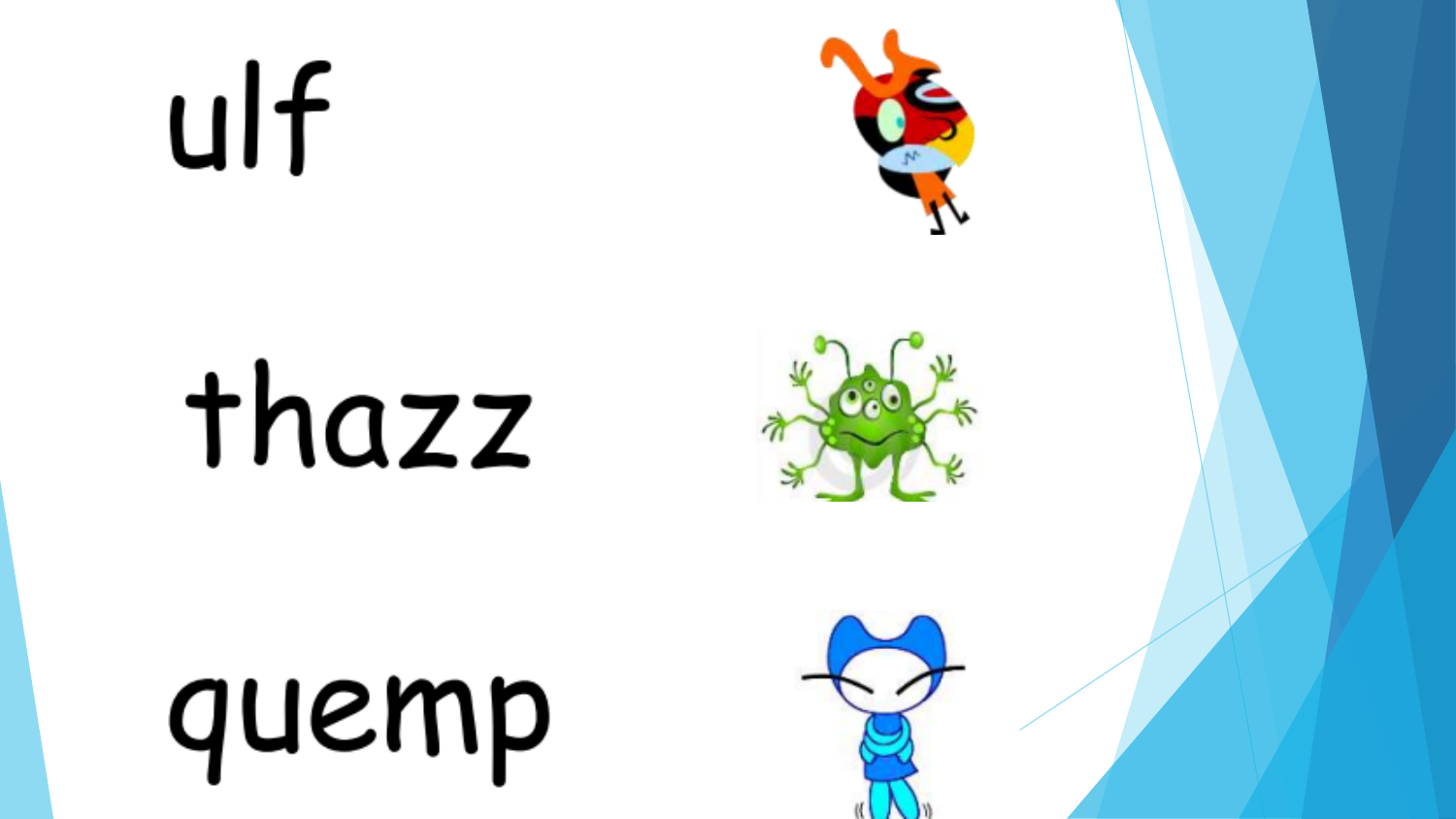#### **The 40 words and non-words are divided into two sections –**

- simple word structures of three or four letters
- more complex word structures of five or six letters. The class teacher will give your child a few practice words to read first.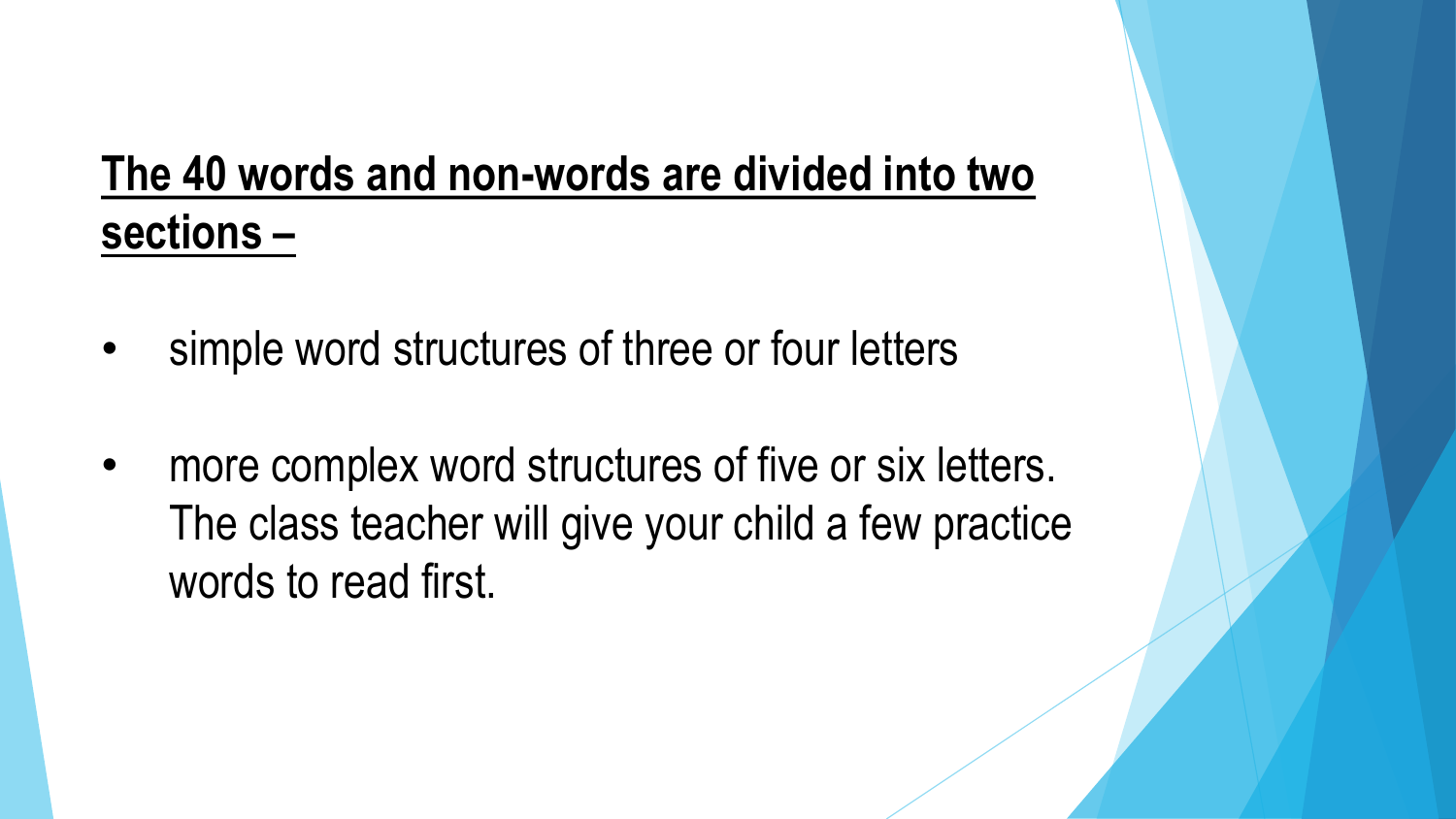Section one example:

## shin

## newt

![](_page_15_Picture_3.jpeg)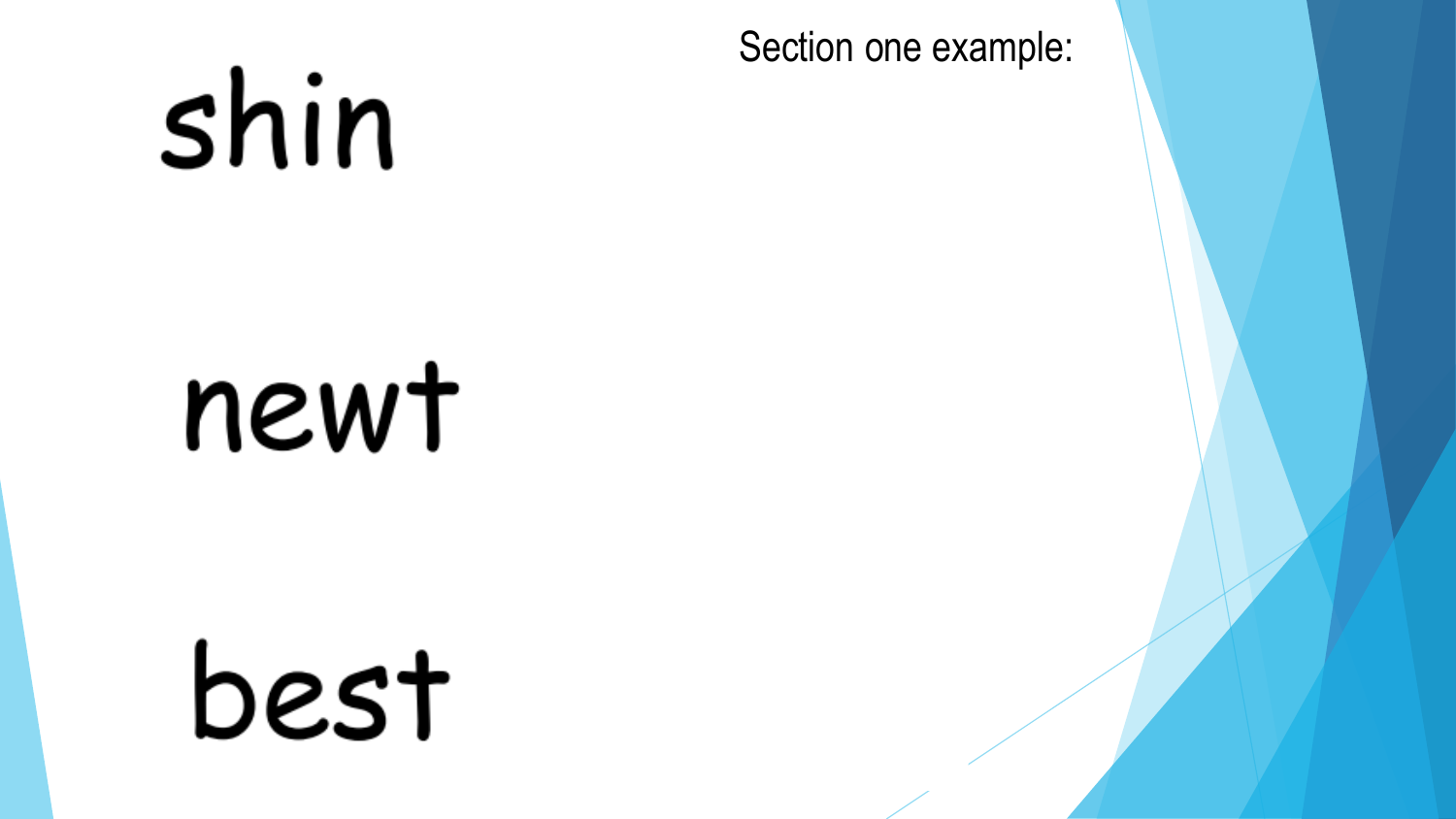## slide

Section two example:

# phone

# midnight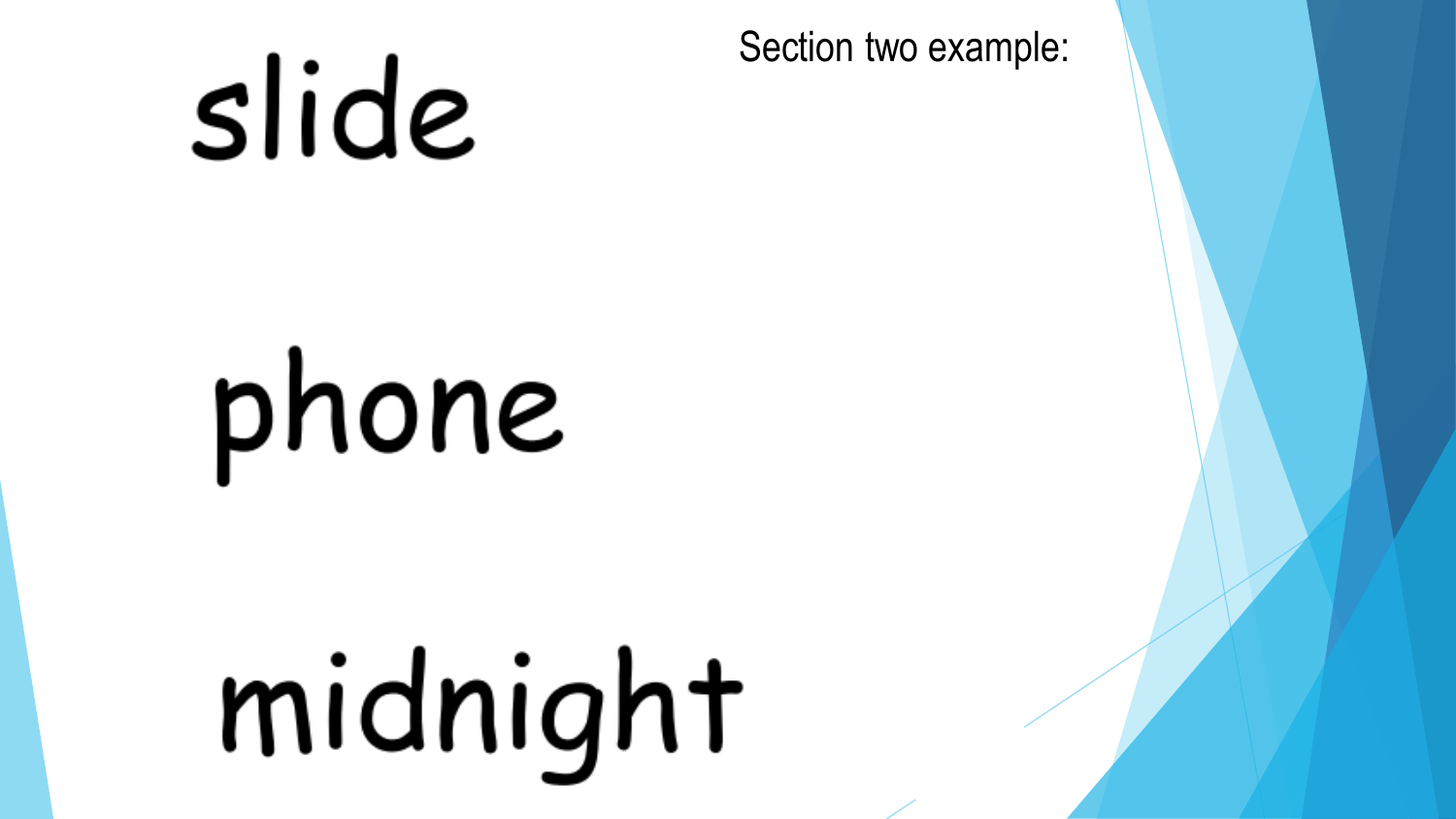#### **What does the Phonics Screening Check consist of?**

To prepare the children for the check and to assess their phonic knowledge, we carry out termly Mock Phonics Checks with the children.

They are therefore, familiar with the process and the format of the assessment before it takes place in June.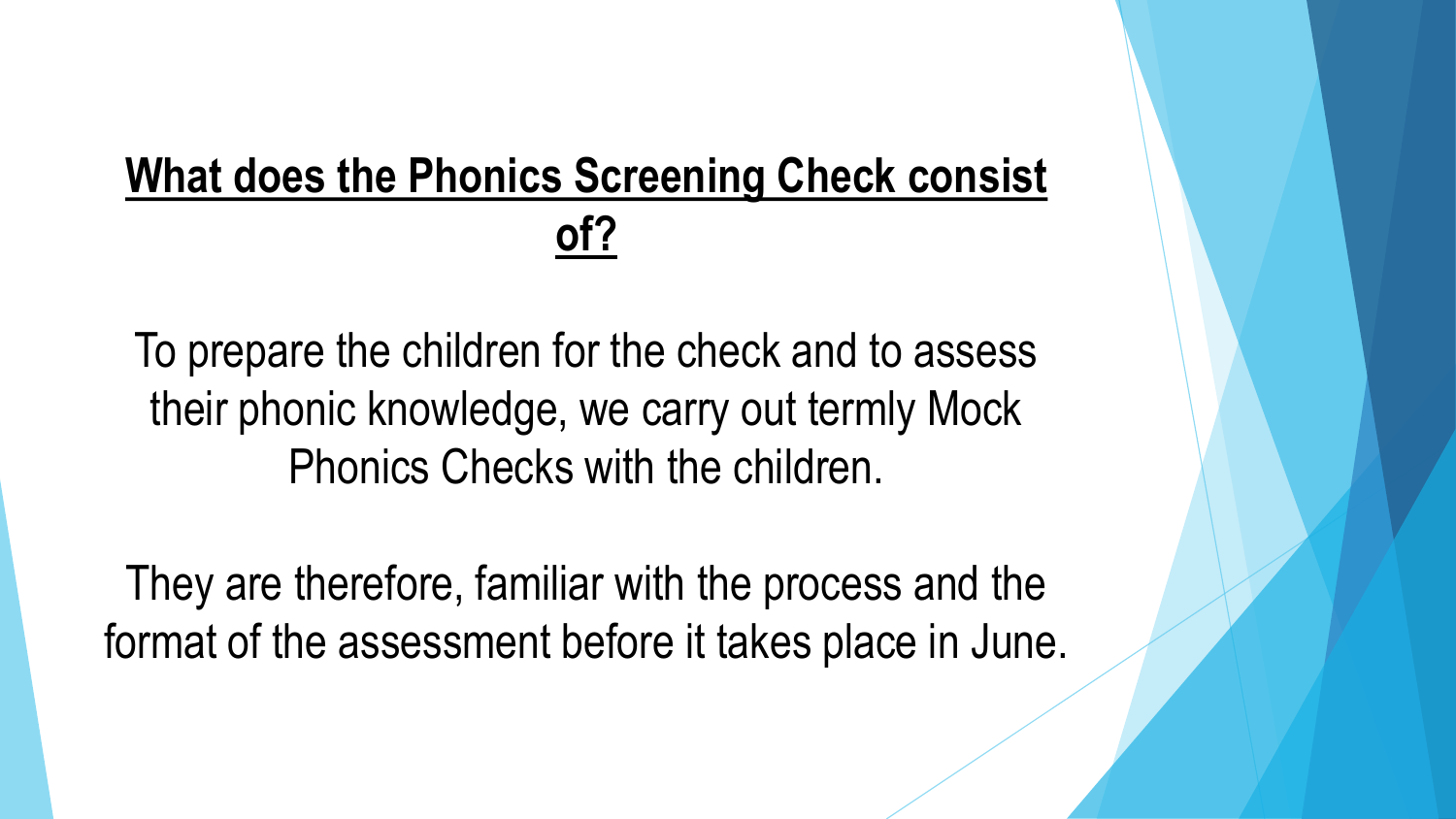#### **Marking the Phonics Screening Check.**

The check will be marked by your child's class teacher. The check will be administered in accordance with the Standards and Testing Agency's check administration guidance.

Schools are monitored by unannounced monitoring visitors from local authorities in order to ensure that administration of the checks are accurate.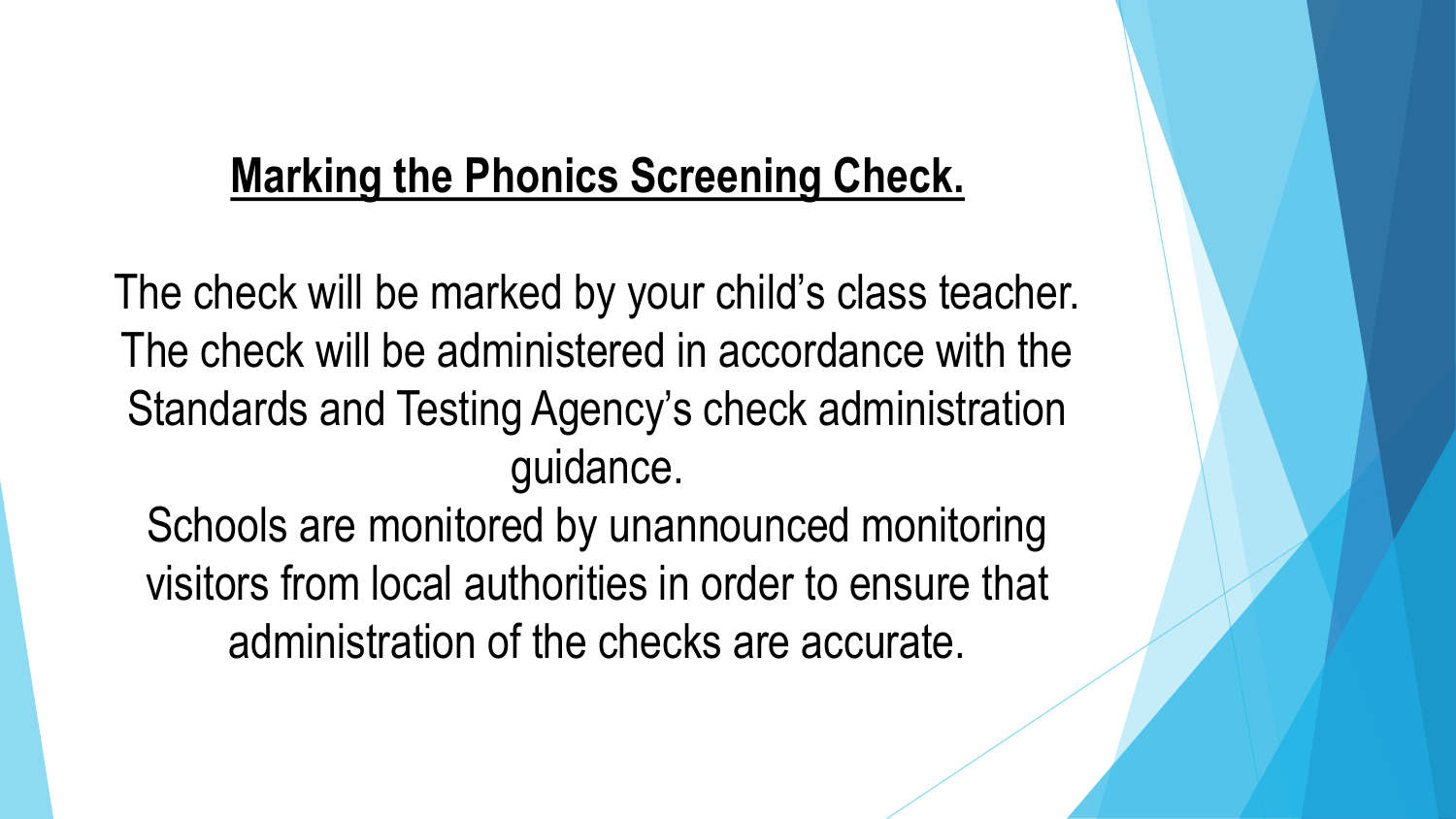All schools will report their pupil-level phonics screening check data to their Local Authority.

The threshold mark is communicated to schools by the start of July, after the test has been taken and all schools have submitted their pupils' scores.

Your child will be scored against a national standard, and their result will indicate whether or not they fall below or within this standard.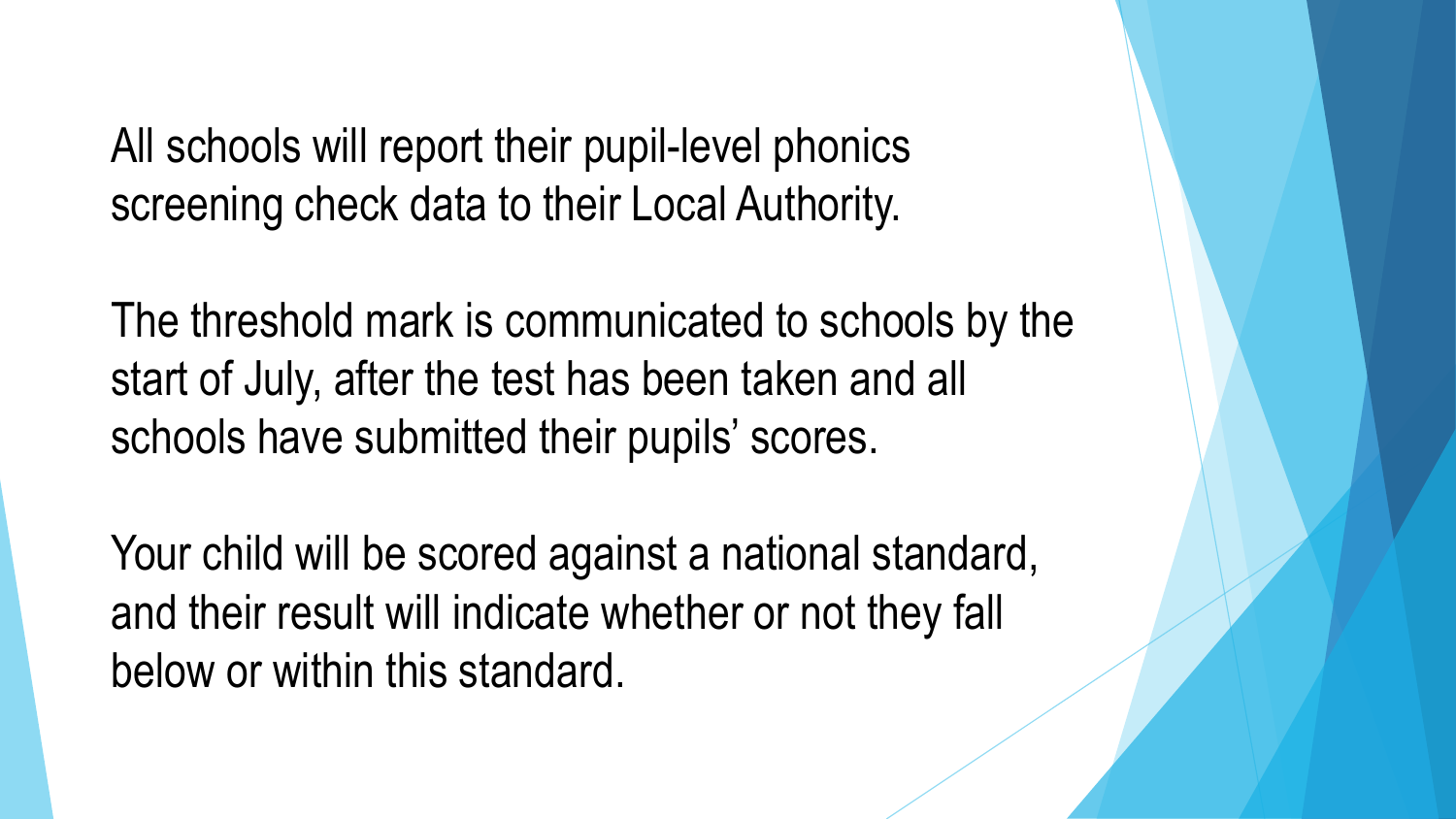#### **Threshold Mark.**

In previous years, the "pass threshold" was 32, which meant that children had to read at least 32 words out of 40 correctly.

At Oasis Academy Ryelands we pride ourselves on our phonics teaching. Results in the Year 1 phonics screening check are above the national average. Last year, 87% of our Year 1 pupils passed the threshold.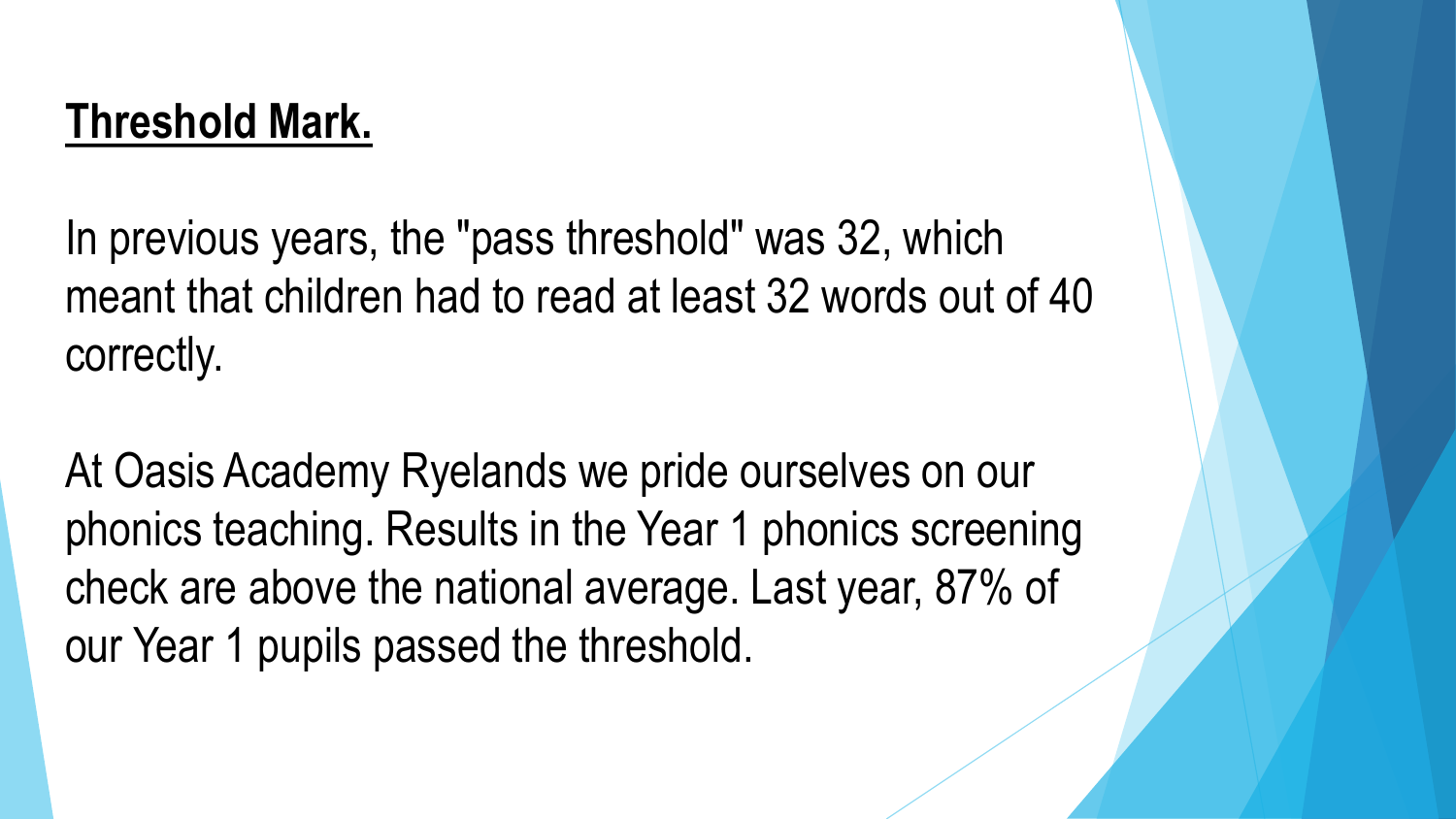#### **How can I help my child prepare?**

- revising the phonics the children have already learned in Reception and Year One
- weekly Monster Phonics eBooks reading
- use the iPad for phonics games
- find fun games online
- read new books/stories with your child
- Stay calm and be positive! The children do this everyday!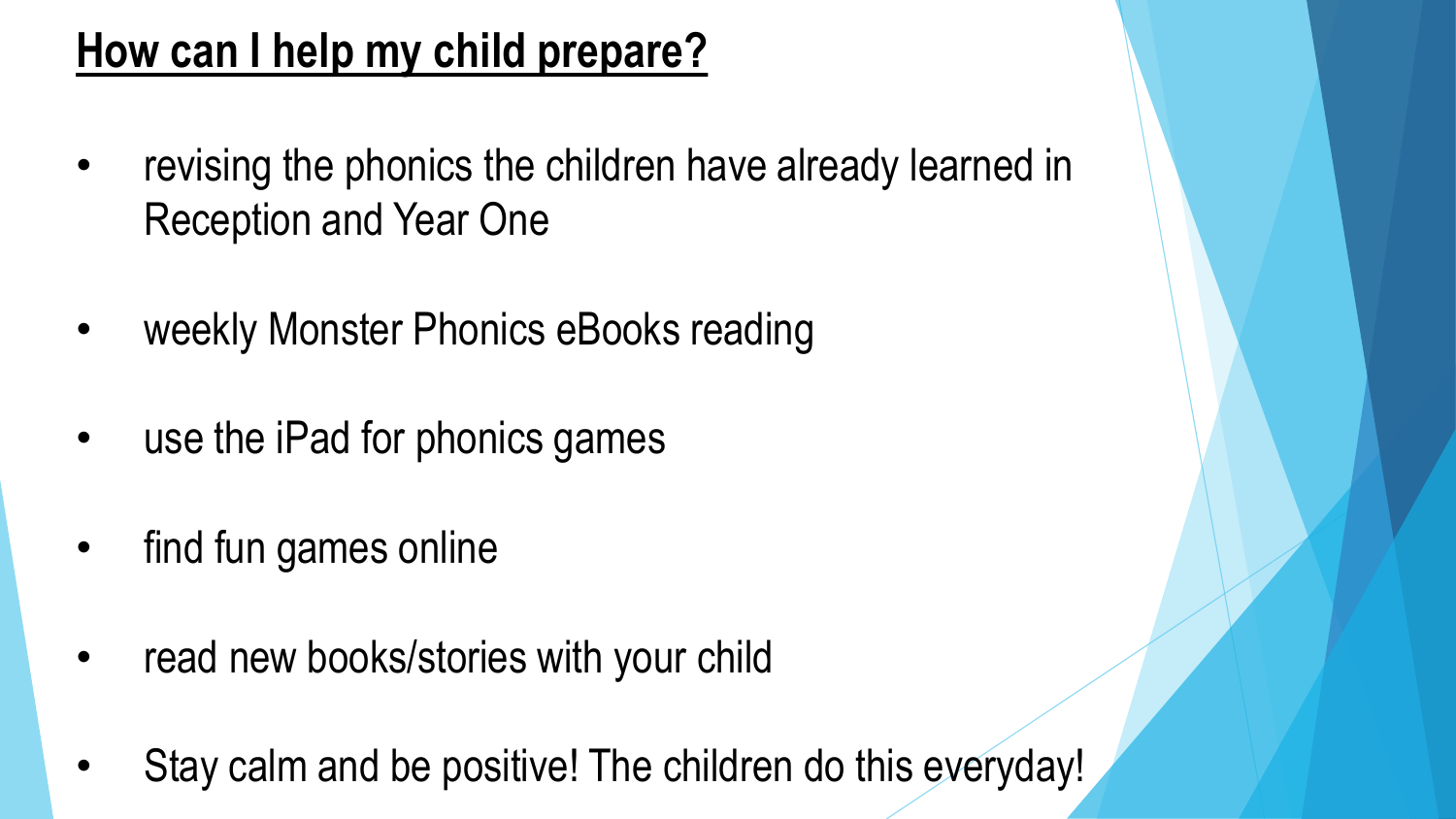![](_page_22_Figure_0.jpeg)